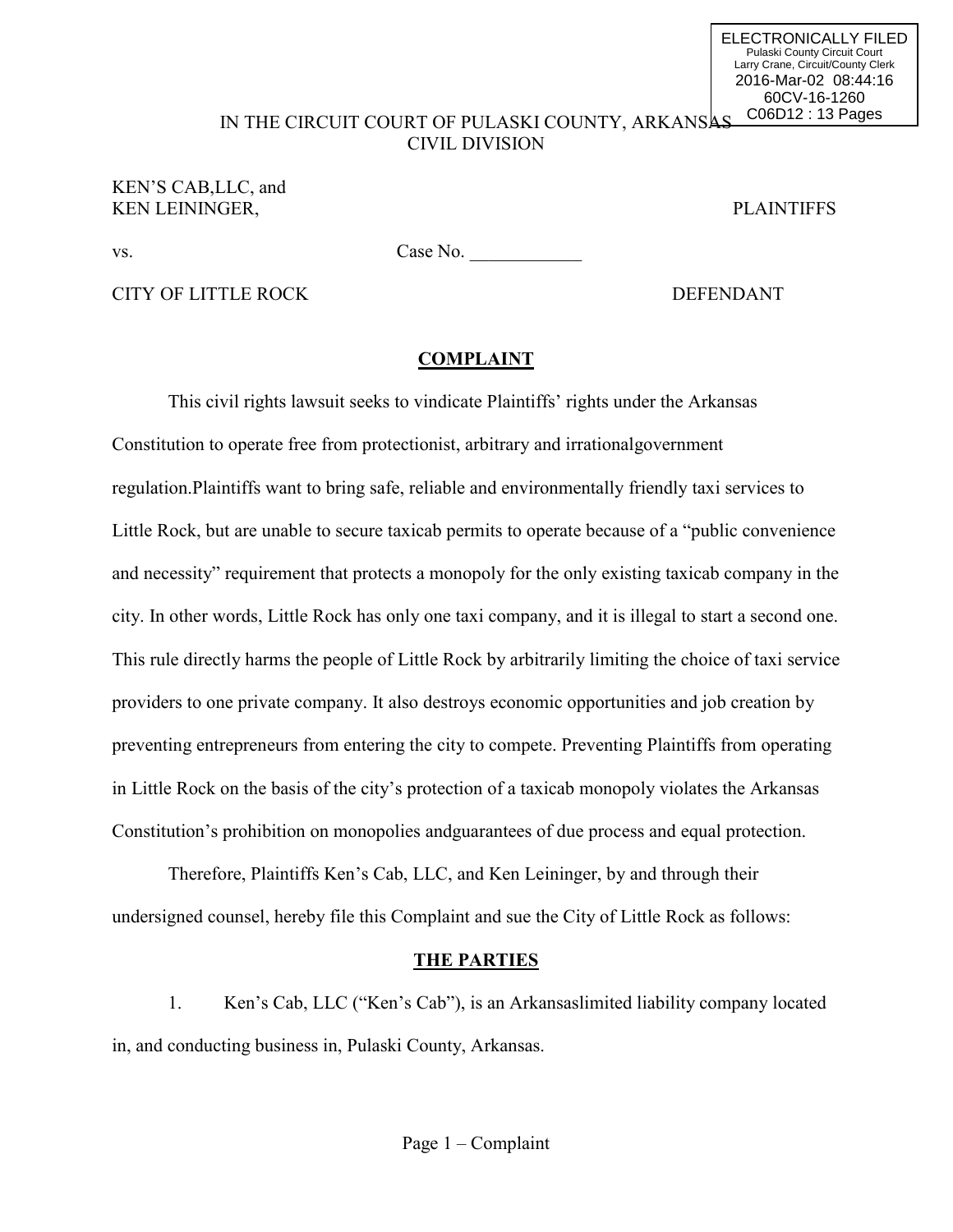2. Plaintiff Ken Leininger is an Arkansas citizen and is the sole owner of Plaintiff Ken's Cab.

3. Defendant City of Little Rock("Little Rock") is a municipal corporation incorporated under the laws of the State of Arkansas and located in Pulaski County, Arkansas.

## **JURISDICTION AND VENUE**

4. At all times pertinent to this action, the acts complained of have occurred in, or are occurring in,Pulaski County, Arkansas.

5. This action arises under Article II, Section 19(Perpetuities and monopolies), Section 8 (Due process),Section 3 (Equality before the law), and Section 2 (Freedom and independence) of the Arkansas Constitution.

6. This Court has jurisdiction over declaratory judgment actions pursuant to ArkansasDeclaratory Judgment Act, Arkansas Code Annotated §§ 16-111-102, -103, and -104.

7. Venue is proper in this circuit, as the majority of the parties are located in this circuit and the dispute arose in this circuit.

# **STATEMENT OF FACTS**

# *Plaintiffs Ken's Cab and Leininger*

8. For eight years, Plaintiff Leininger was employed as a taxi driver for Greater Little Rock Transportation Services, LLC ("Yellow Cab").

9. Yellow Cab controls all of the taxi permits in Little Rock.

10. Yellow Cab has a monopoly over the Little Rock taxi market.

11. As a result of his time as a taxi driver in Little Rock, Plaintiff Leininger decided

to create a safe, reliable, and environmentally-friendly taxi service.

12. In March 2015, Plaintiff Leininger left Yellow Cab on good terms.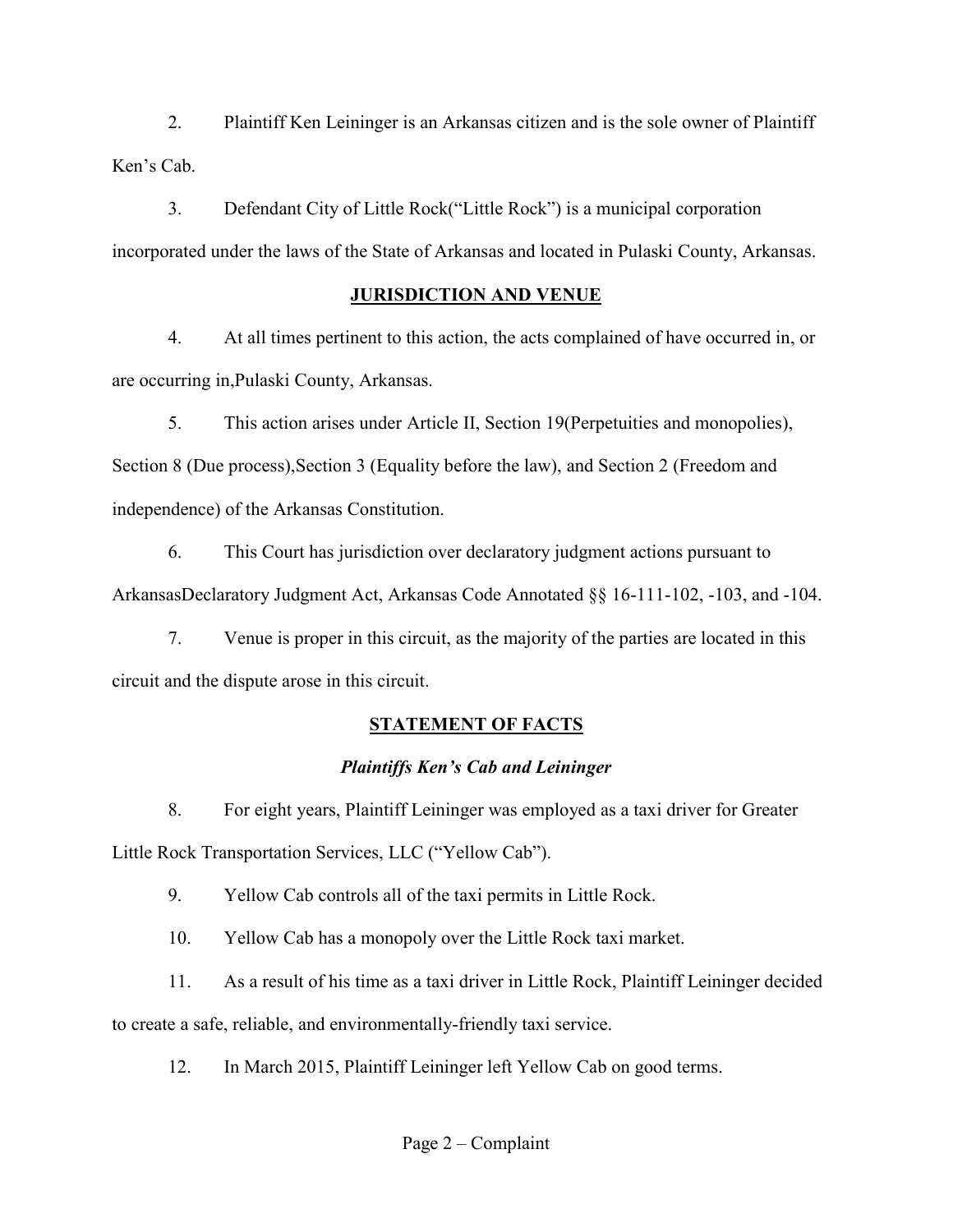13. In April2015, Plaintiff Leininger started Ken's Cabin North Little Rock to help meet the demand for taxicab services in the greaterLittle Rock area.

14. Plaintiff Leininger started Ken's Cab with one hybrid vehicle.

15. Shortly thereafter, Plaintiff Leininger expanded Ken's Cab with two additional drivers and two additional hybrid vehicles.

16. Ken's Cab owns all of its vehicles.

17. Ken's Cabexclusively uses hybrid vehicles to provide fuel-efficient,

environmentally friendly transportation.

18. Like Yellow Cab, Ken's Cab uses independent-contractor drivers, who lease vehicles from the company and also pay for theirown gas.

19. Ken's Cab charges a lower daily lease rate to its drivers than the amount charged by Yellow Cab.

20. The taxi drivers for Ken's Cab pay less in fuel charges than the drivers for Yellow Cab.

21. Consequently, taxi drivers for Ken's Cab retain more of their income than taxi drivers for Yellow Cab.

22. Since Ken's Cab was established, the business has grown a loyal customer base in Pulaski County.

23. Ken's Cab operates in North Little Rock and in other areas outside of Little Rock.

24. Ken's Cab has not faced any regulatory problems or impediments in North Little Rock.

25. Ken's Cab has not faced any regulatory problems or impediments in any municipality other than Little Rock.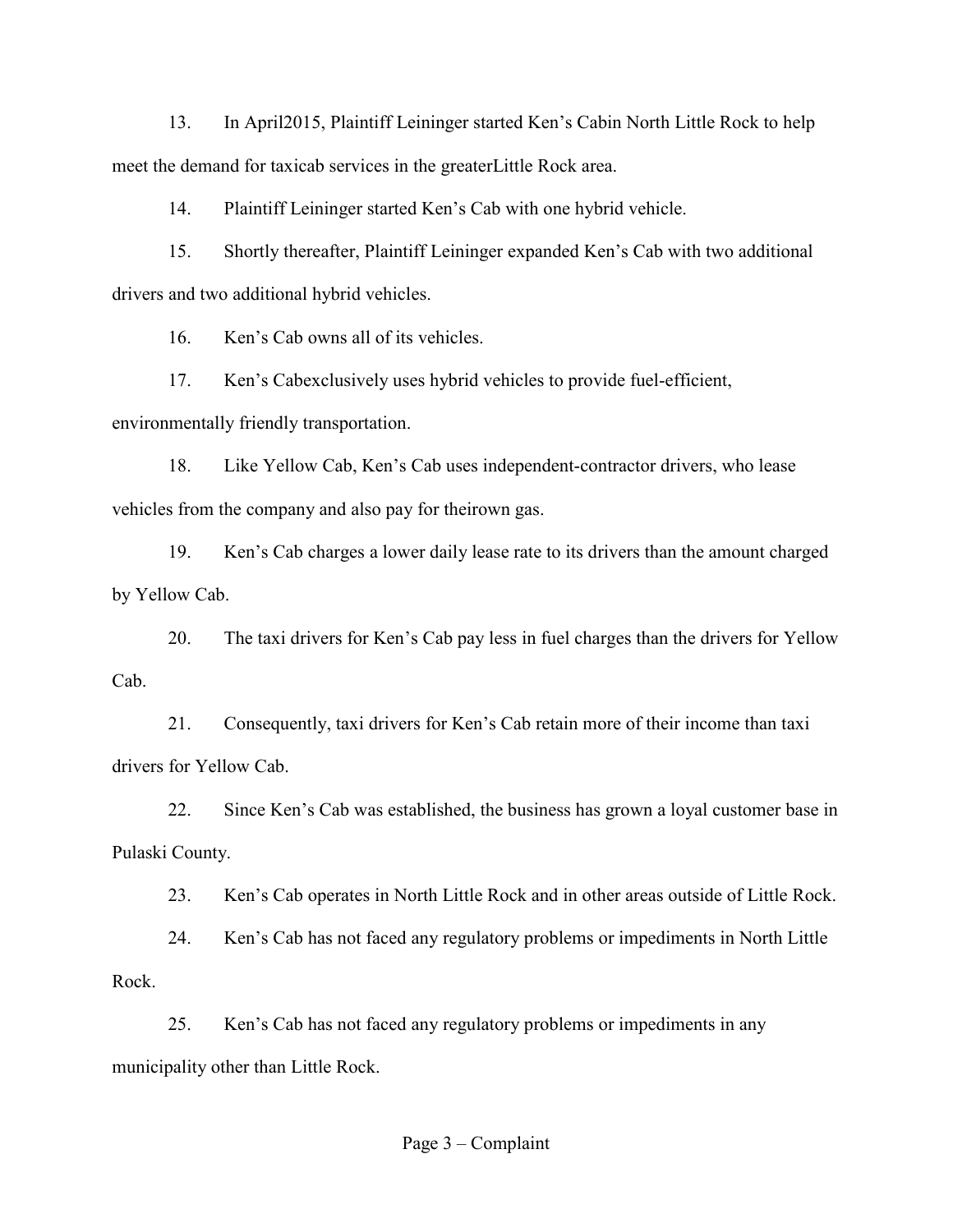26. Little Rock Fleet Services Department ("Fleet Services") is the Little Rock governmental department responsible for new taxi permits.

27. On or around April 9, 2015, concurrently with starting the business,Plaintiffs Leininger and Ken's Cabsubmitted their application for taxi permits to Fleet Services.

28. Little Rock has numerous requirements for taxi permits, most of which are not being challenged by this lawsuit.

29. The taxi permit requirements that are challenged by this lawsuit are currently located in § 34-38(c)(11)(f) of the Little Rock, Arkansas Code of Ordinances (collectively, the "Monopoly Rule").

30. The Monopoly Rule includes two subsections.

31. Subsectionone of the Monopoly Rule imposes the criterion of "[w]hether the requirements of public convenience and necessity can be met and complied with only by the issuance of additional permits."Monopoly Rule at  $\S 34-38(c)(11)(f)(1)$ .

32. Subsection two of the Monopoly Rule requires a determination of the "resulting effect upon the business of existing permit holders and upon existing agencies of mass transportation in the city."Monopoly Rule at  $\S$  34-38(c)(11)(f)(2).

33. The Monopoly Rule prevents taxi permits from being issued to any business other than Yellow Cab.

34. Ken's Caband Leininger met all of the taxi permit requirements other than the Monopoly Rule.

35. Fleet Services admitted that Ken's Caband Leininger met all of the taxi permit requirements other than the Monopoly Rule.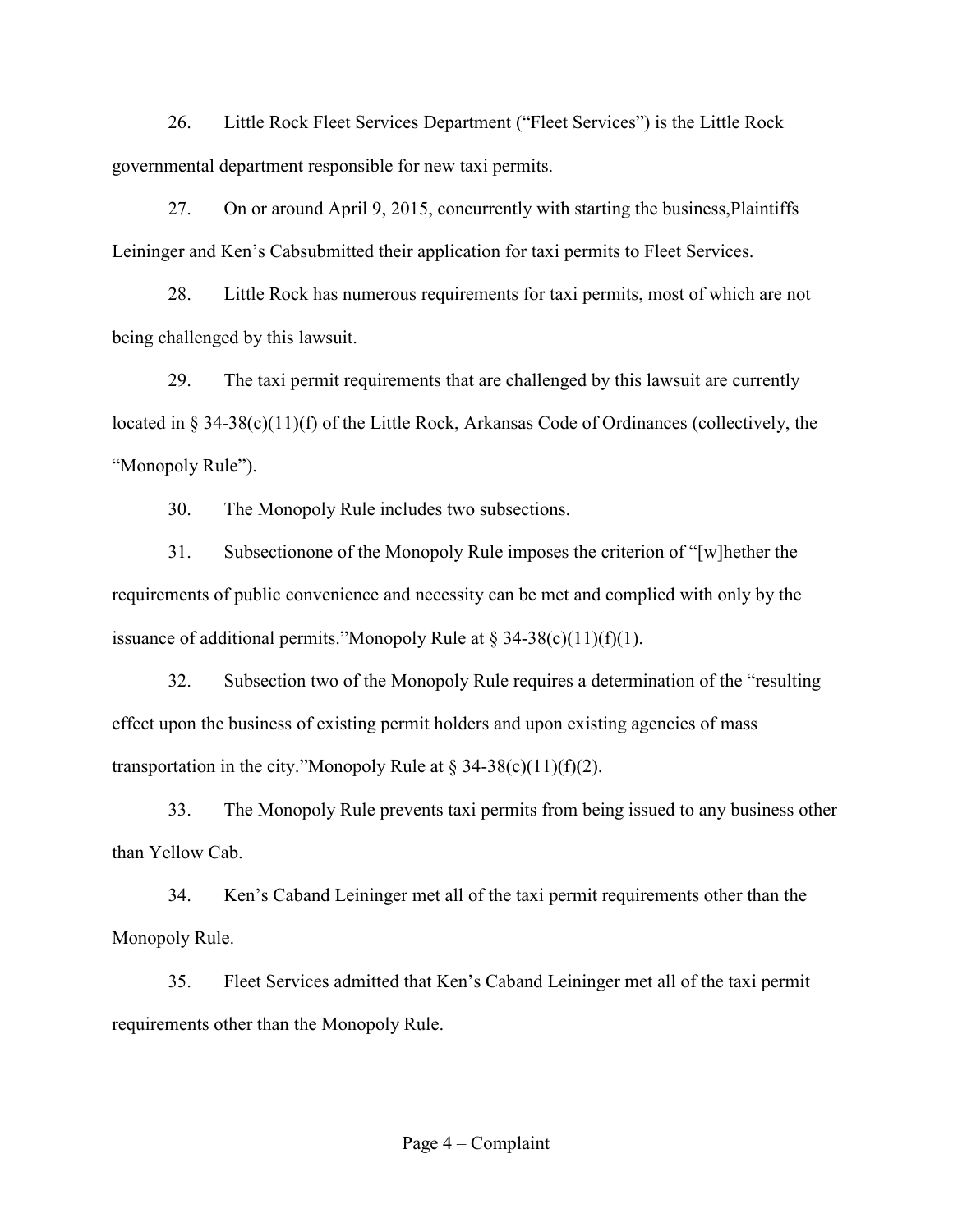#### *Little Rock Enforces theMonopoly Rule*

36. Little Rock requires taxi businesses to obtain a Little Rock taxi permit for each vehicle used for the purpose of providing ground transportation services for hire.

37. Little Rock enforces its taxi permit requirements.

38. Little Rock will not issue a taxi permit if the Little Rock taxi permit requirements are not met.

39. Without a Little Rock taxi permit, a taxi business cannot lawfully pick up any new customers in Little Rock.

40. Little Rock enforces the requirement that taxis may not pick up any new customers in Little Rock without a Little Rock taxi permit.

41. Yellow Cab's owner asked Fleet Services to reject Plaintiffs' application for Little Rock taxi permits.

42. In May 2015, Fleet Services rejected Plaintiffs' application for Little Rock taxi permits.

43. The regulatory basis for Fleet Services' rejection of Plaintiffs' application was the Monopoly Rule.

44. Fleet Services admitted that the basis for the rejection was the Monopoly Rule.

45. But for the Monopoly Rule, the Little Rock taxi permits would have been granted to the Plaintiffs.

46. Fleet Services admitted that, but for the Monopoly Rule, the Little Rock taxi permits would have been granted to the Plaintiffs.

47. Plaintiffs appealed the denial of their Little Rock taxi permit application to Little Rock's Board of Directors.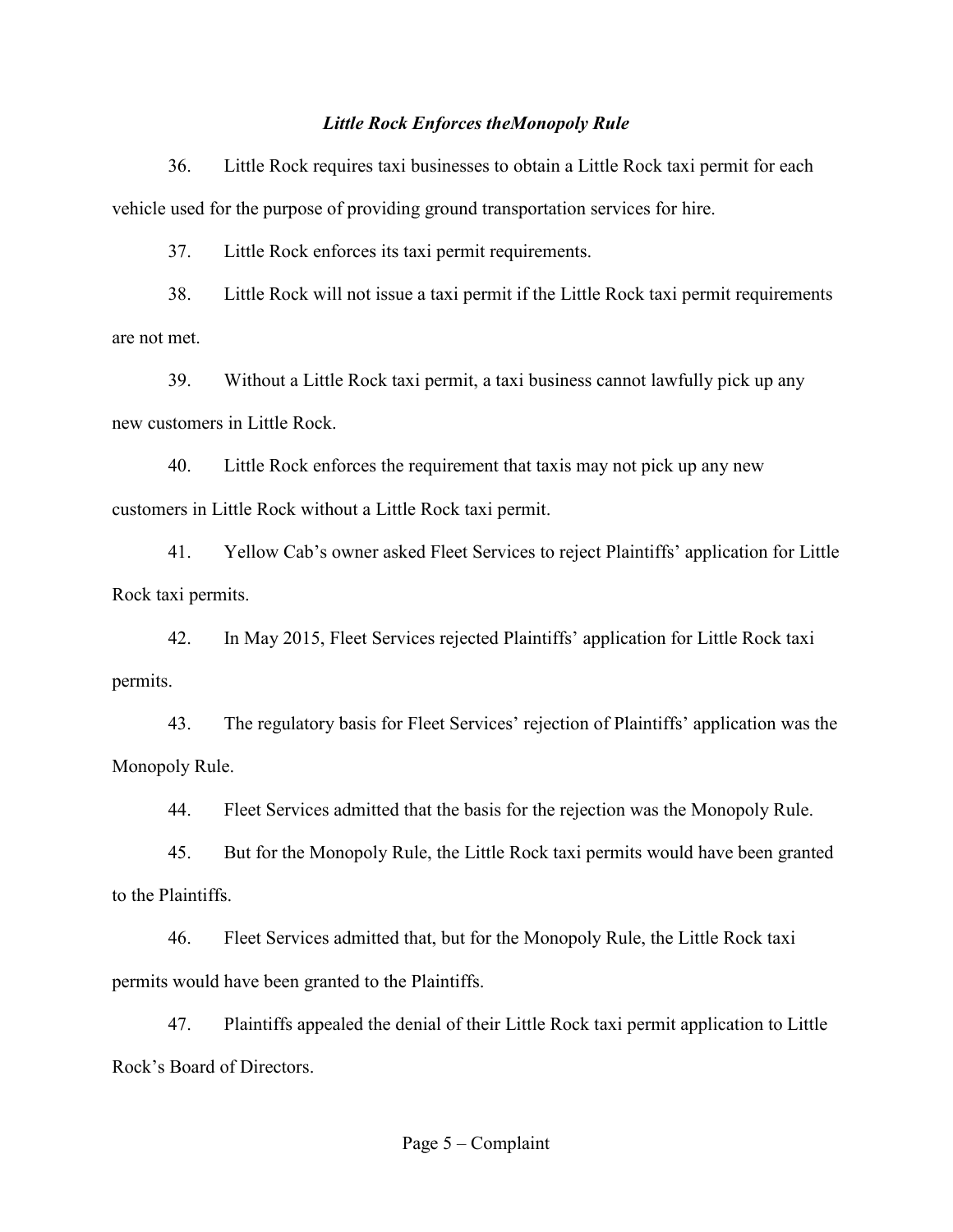48. As part of Plaintiffs' appeal, Plaintiffs submitted testimonials from numerous loyal customers.

49. Plaintiffs' appeal was heard by Little Rock's Board of Directors during its meeting (the "Board Meeting") on October 20, 2105.

50. During the Board Meeting, Fleet Services' representative and the Board of Directors discussed the fact that the Little Rock taxi market was a monopoly.

51. During the Board Meeting, members of the Little Rock Board of Directors used the word "monopoly" to describe the Little Rock taxi market.

52. During the Board Meeting, members of the Board of Directors discussed the fact that the monopoly was a result of Little Rock's Monopoly Rule.

53. During the Board Meeting, Yellow Cab's owner asked the Board of Directors to reject Plaintiffs' appeal.

54. During the Board Meeting, the Board of Directors rejected the Plaintiffs' appeal.

55. During the Board Meeting, one member of the Board of Directors suggested that the Plaintiffs address the Board again during the Board's December 15, 2015 meeting when the Board was scheduled to renew Yellow Cab's taxi permits for the following year.

56. On December 14, 2015, Fleet Services told Plaintiff Leininger, both verbally and through email correspondence, not to attend the December 15, 2015 Board meeting, as the previous Board decision was final and could only be reviewed by the Board again pursuant to a new application based on new evidence.

57. Plaintiffs have no new evidence related to the reasons why their Little Rock taxi permit application was rejected.

58. But for the Monopoly Rule, Plaintiffs would reapply for Little Rock taxi permits.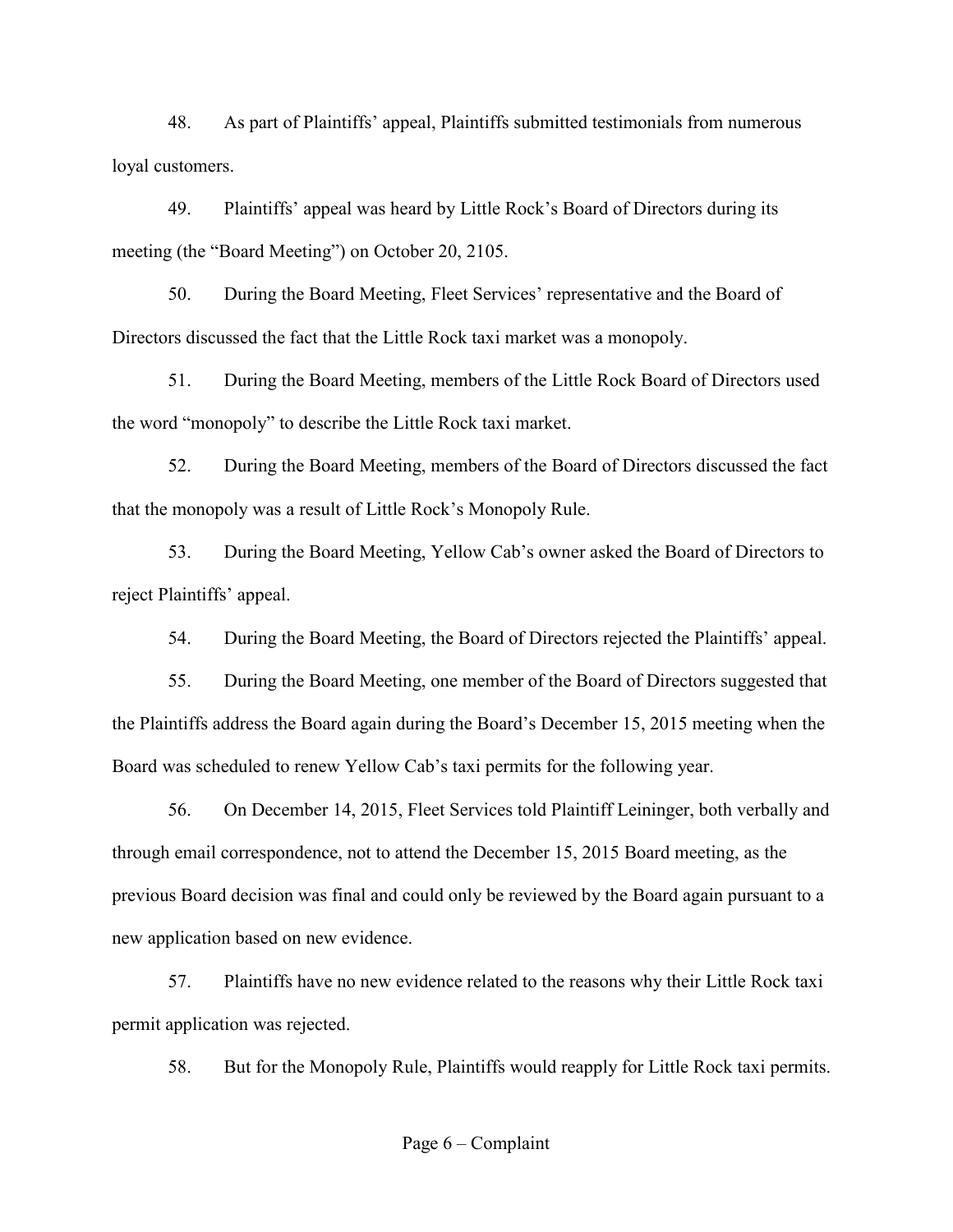59. It would be futile for Plaintiffs to reapply for Little Rock taxi permits while the Monopoly Rule remains in effect.

#### *There is No Legitimate Basis for the Monopoly Rule*

60. The Monopoly Rule does not advance any legitimate governmental interest.

61. Upon information and belief, Defendant Little Rock possesses no evidence that the Monopoly Rule advances any legitimate governmental interest.

62. There are currently 120 taxi permits issued by Little Rock.

63. Little Rock has exclusively granted all of the Little Rock taxi permits to one private company: Yellow Cab.

64. Yellow Cab does not use all of its Little Rock taxi permits, but nonetheless objects to the Plaintiffs using the unused permits.

65. The Monopoly Rule does not promote or protect public health, safety or welfare.

66. Defendant Little Rock has no evidence that the Monopoly Rule promotes or protects public health, safety or welfare.

67. The Monopoly Rule is irrational.

68. The Monopoly Rule is arbitrary.

69. In applying the Monopoly Rule, Defendant Little Rock arbitrarily protects the one established business from competition at the public's expense.

70. In enacting and enforcing the Monopoly Rule, Defendant Little Rock irrationally treats similarly-situated businesses differently.

71. Defendant Little Rock's enactment and enforcement of the Monopoly Rule effectively creates two classes of businesses: the one who was able to obtain taxi permits because it was there first, and those who come after who cannot obtain permits. Only the first class is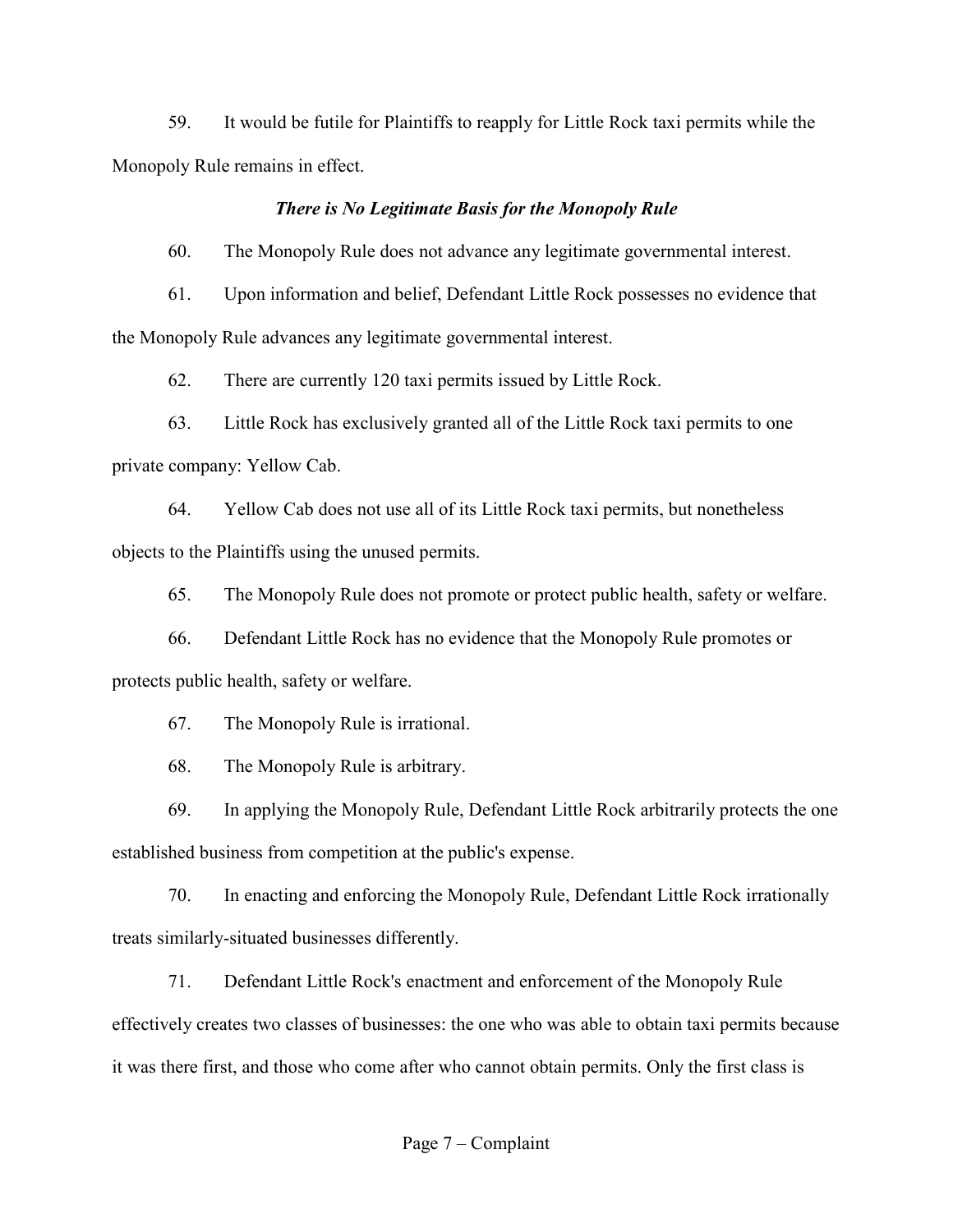allowed to lawfully operate a taxi business in Little Rock, and there is no definitive way to move from the second class into the first. There is no rational basis for this arbitrary distinction.

72. Defendant Little Rock's taxicab permitting practice violates the Plaintiffs' rights under the Arkansas Constitution by arbitrarily determining who can receive a permit and creating a permanent class of one established taxi service that is protected from new competition.

### *Harm to Plaintiffs Ken's Cab and Leininger*

73. But for the Monopoly Rule, Plaintiffs would currently have Little Rock taxi permits.

74. But for the Monopoly Rule, Plaintiffs would currently be operating in Little Rock.

75. If the Monopoly Rule were rescinded or invalidated, Plaintiffs would immediately reapply for Little Rock taxi permits.

76. If the Monopoly Rule were rescinded or invalidated, Plaintiffs' reapplication for Little Rock taxi permits would be granted.

77. It is futile for Plaintiffs to reapply for Little Rock taxi permits while the Monopoly Rule continues to be enforced.

78. Every day the Monopoly Rule remains in effect, Plaintiffs suffer irreparable harm.

## *Harm to the Citizens of Little Rock*

79. Many cities have vibrant taxi industries without a Monopoly Rule.

80. The Monopoly Rulecreates a completely unnecessary protectionist barrier to competition by forbidding other taxi services from operating in the city.

81. The Monopoly Rule prevents consumers from being able to choose a taxi service other than Yellow Cab.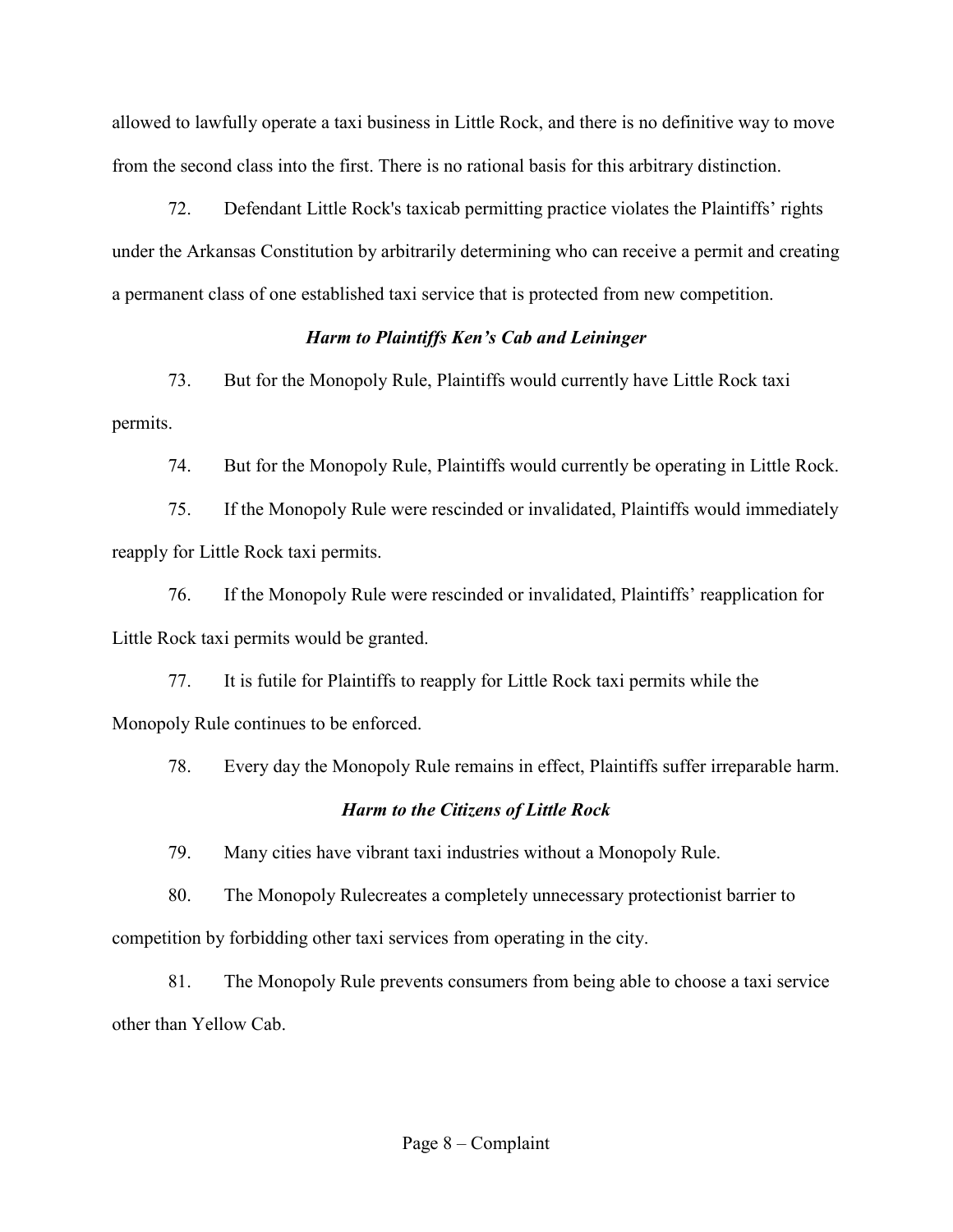82. The Monopoly Rule has the effect of preventing consumers from being able to choose to hire an environmentally friendly, hybrid taxi.

83. The Monopoly Ruleprevents entrepreneurs from being able to operate in Little Rock.

84. The Monopoly Rule deprives taxi drivers of the ability to choose between multiple taxi companies and instead forces them to work for Yellow Cab.

85. The Monopoly Rule deprives taxi drivers of the ability to retain more of their income by driving for Ken's Cab instead of Yellow Cab.

86. The Monopoly Rulerestricts innovation.

87. The Monopoly Rule prevents job creation.

## **COUNT I – VIOLATION OF THE ARKANSAS CONSTITUTION'S PROHIBITION AGAINSTMONOPOLIES**

88. Plaintiffs reassert and reallege paragraphs 1 through 87 as if fully stated herein.

89. Article II, Section 19 of the Arkansas Constitution expressly declares that

"monopolies are contrary to the genius of a republic, and shall not be allowed."

90. DefendantLittle Rock, through  $\S$ § 34-38(c)(11)(f)(1) & (2) of the Little Rock,

Arkansas Code of Ordinances, arbitrarily grants a monopoly to one private taxi company.

91. Defendant Little Rock intentionally denies competitors the opportunity to acquire taxi permits.

92. Defendant Little Rock intentionally protects Yellow Cab's monopoly to the detriment of the consuming public of Little Rock.

93. This arbitrary and protectionist ordinance shields existing permit holders from competition by denying Ken's Cab the opportunity to operate in Little Rock.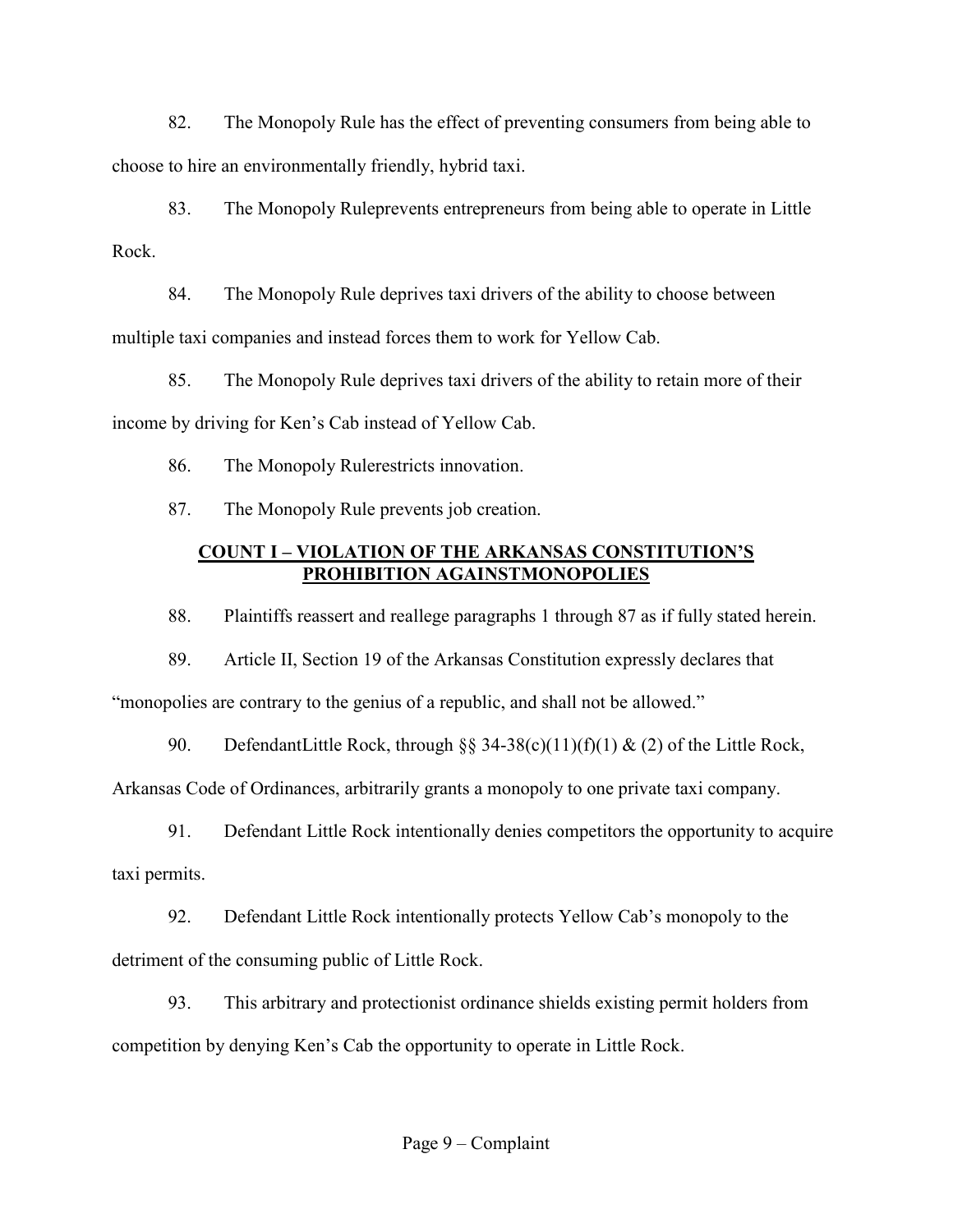94. Protectionism is not a constitutionally legitimate basis for prohibiting Ken's Cab from operating its taxi business in Little Rock.

95. As the Monopoly Rule appears to violate Article II, Section 19 of the Arkansas Constitution, Plaintiffs seek declaratory relief regarding the validity of the Monopoly Rule and the status of Plaintiffs' rights under Article II, Section 19 of the Arkansas Constitution.

96. Defendant Little Rock's violations of Article II, Section 19 of the Arkansas Constitution have caused irreparable harm to the Plaintiffs.

97. Unless the City of Little Rock is permanently enjoined from committing the above-described violations of the Arkansas Constitution, the Plaintiffsand the general public will continue to suffer ongoing irreparable harm.

### **COUNT II – VIOLATION OF THE ARKANSAS CONSTITUTION'S GUARANTEE OF DUE PROCESS**

98. Plaintiffs reassert and reallege paragraphs 1 through 87 as if fully stated herein.

99. Article II, Section 8 of the Arkansas Constitution guarantees due process to the Plaintiffs.

100. The rights protected by Article II, Section 8's due process clause include the rights to liberty and property.

101. The protected rights also include, but are certainly not limited to, the right "of acquiring, protecting and possessing property" listed in Article II, Section 2 of the Arkansas Constitution.

102. The Monopoly Rule violates the Plaintiffs' right to due process under the Arkansas Constitution.

103. Protectionism is not a constitutionally legitimate basis for prohibiting the Plaintiffs from operating their taxi business in Little Rock.

Page 10 – Complaint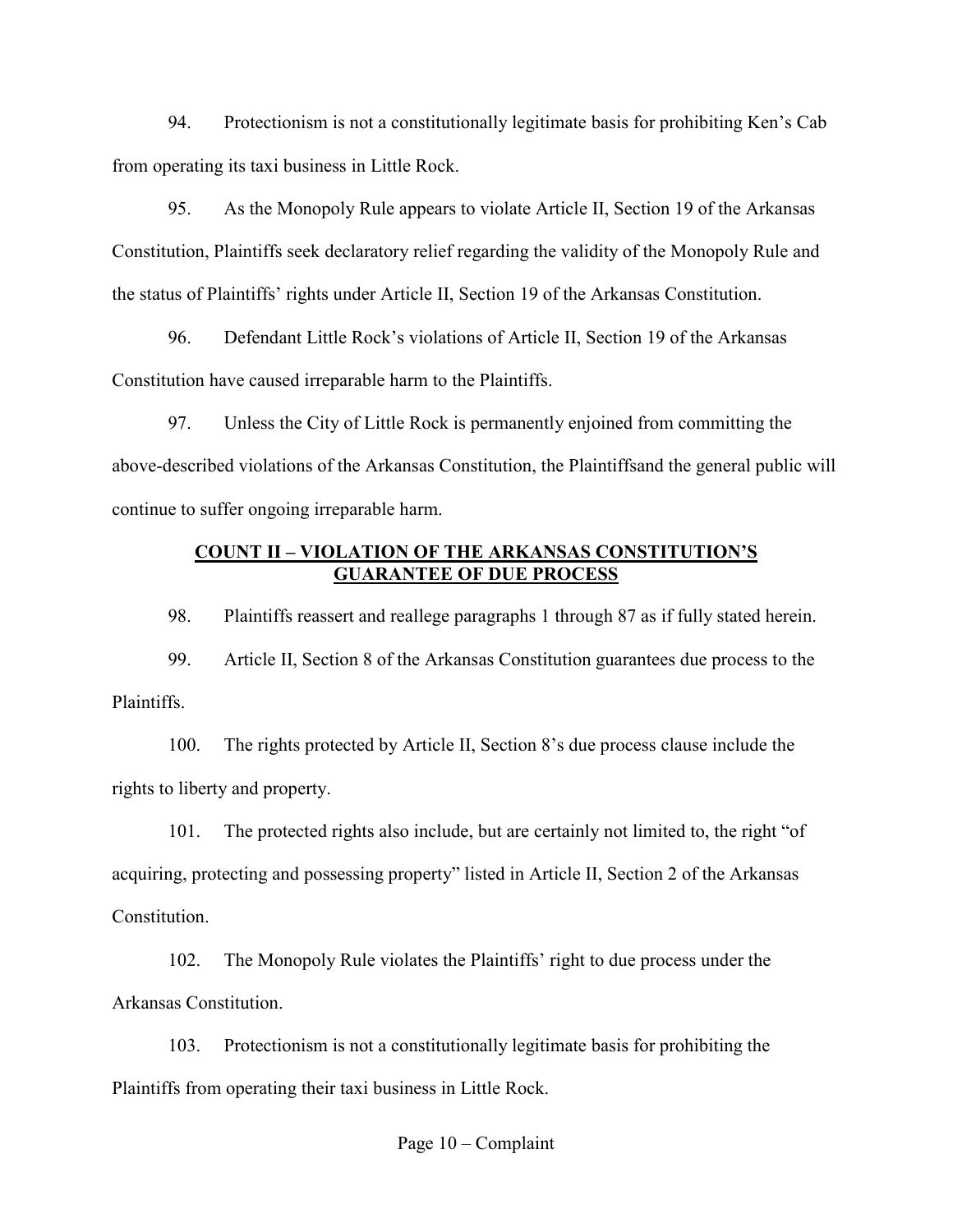104. As the Monopoly Rule appears to violate Article II, Sections 2 and 8 of the Arkansas Constitution, Plaintiffs seek declaratory relief regarding the validity of the Monopoly Rule and the status of Plaintiffs' rights under Article II, Section 2 and 8 of the Arkansas **Constitution** 

105. Defendant Little Rock's violations of Article II, Sections 2 and 8 of the Arkansas Constitution have caused irreparable harm to the Plaintiffs.

106. Unless Defendant Little Rock is permanently enjoined from committing the above-described violations of the Arkansas Constitution, the Plaintiffsand the general public will continue to suffer ongoing irreparable harm.

## **COUNT III – VIOLATION OF ARTICLE II, SECTION 3 OF THE ARKANSAS CONSTITUTION – EQUALITY BEFORE THE LAW**

107. Plaintiffs reassert and reallege paragraphs 1 through 87 as if fully stated herein.

108. Article II, Section 3 of the Arkansas Constitution guarantees equal protection under the law.

109. The Monopoly Rule treats similarly situated businesses differently.

110. The Monopoly Rule draws an arbitrary, irrational and illegitimate distinction between the one taxi company that is permitted to operate in Little Rock and those that cannot.

111. As a direct result of this distinction between the one business that can lawfully operate a taxi company and those that cannot, the Plaintiffs are prevented from operating their taxi service to Little Rock.

112. Protectionism is not a constitutionally legitimate basis for prohibiting the Plaintiffs from operating their taxi business in Little Rock.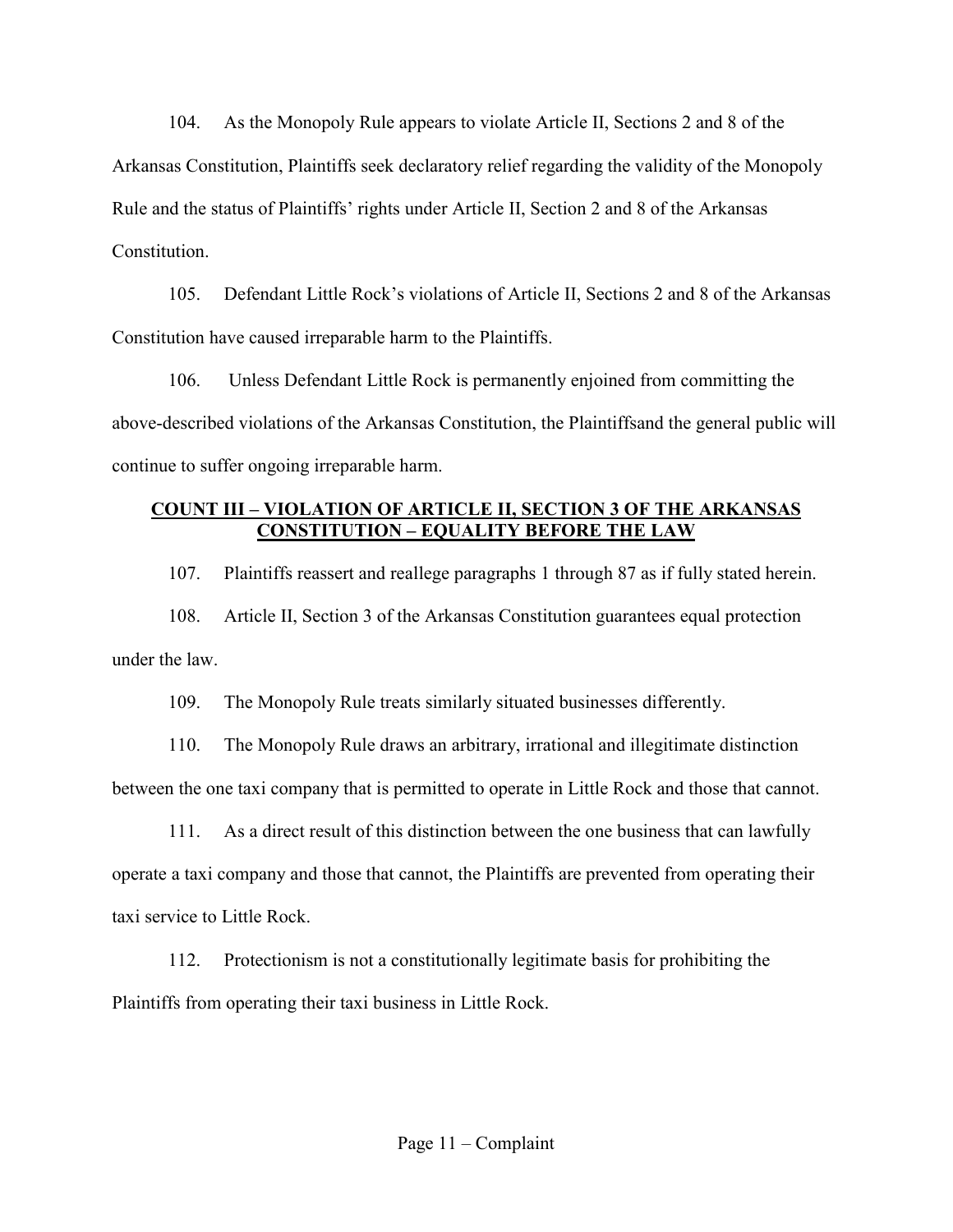113. As the Monopoly Rule appears to violate Article II, Section 3 of the Arkansas Constitution, Plaintiffs seek declaratory relief regarding the validity of the Monopoly Rule and the status of Plaintiffs' rights under Article II, Section 3 of the Arkansas Constitution.

114. Defendant Little Rock's violations of Article II, Section 3 of the Arkansas Constitution have caused irreparable harm to the Plaintiffs.

115. Unless Defendant Little Rock is permanently enjoined from committing the above-described violations of the Arkansas Constitution, the Plaintiffs and the general public will continue to suffer ongoing irreparable harm.

## **RELIEF SOUGHT**

WHEREFORE, Plaintiffs Ken's Caband Leininger request that this Court:

 A. Enter a declaratory judgment that the Monopoly Rule violates Article II, Sections 19, 8, 2, and 3 of the Arkansas Constitution;

 B. Enter an order permanently enjoiningDefendant Little Rock from considering the Monopoly Rule in determining whether to grant taxi permits;

 C. Award Plaintiffs Ken's Caband Leininger nominal damages in the amount of one dollar;

D. Award Plaintiffs Ken's Caband Leininger their reasonable costs; and

 E. Award Plaintiffs Ken's Caband Leininger any other relief as is appropriate under the circumstances.